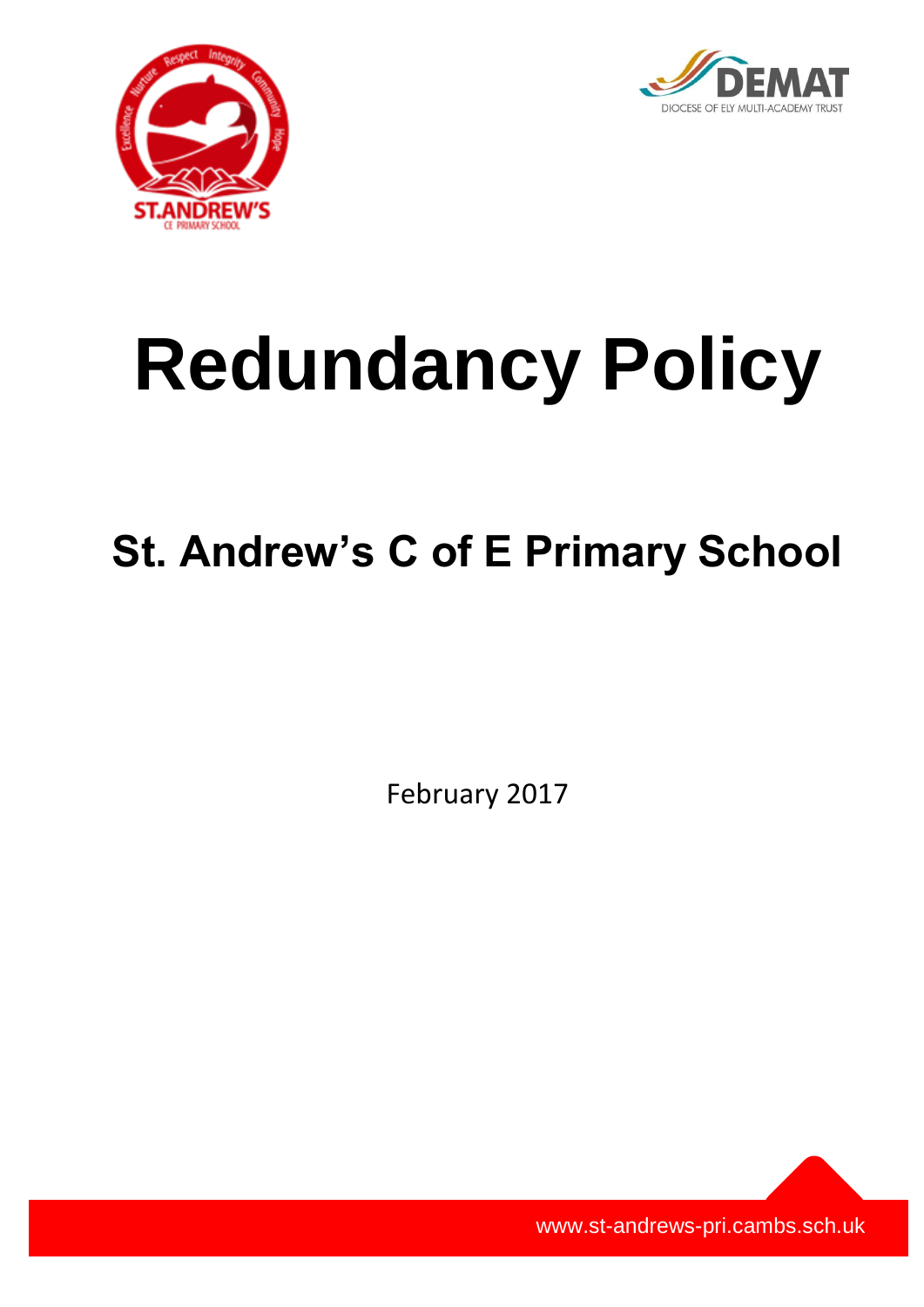## **POLICY AND PROCEDURE ON HANDLING REDUNDANCY**

1. In the event that it is necessary to make a reduction in staff, the Governing Body Personnel Committee, having consulted with the personnel adviser appointed by the Governing Body, will inform all the staff concerned and the trade unions involved of the following:

(a) the reasons for the redundancy.

(b) the number and descriptions of the employees to be dismissed as redundant.

(c) the total number of employees of any such description employed at the school.

(d) the proposed method of selecting the employees to be dismissed.

(e) the proposed method of carrying out the dismissals, including the period over which the dismissals are to take effect.

(f) the method of calculating any compensation to be paid to redundant employees

(g) the number of agency workers working temporarily for and under the supervision and direction of the school.

(h) the parts of the school in which the agency workers are working and the type of work they are carrying out.

2. The selection criteria which will appear in 1(d) above and on which the staff and trade union(s) will be consulted will be determined by the Headteacher in consultation with the Chair of Governors.

3. The Governing Body will consult the trade unions recognised by the Governing Body Personnel Committee with a view to reaching agreement, and will consult with the employees affected by the proposals whether or not they are in a recognised Trade Union. The Governing Body will consider any representations made to it and reply to them. If there is a rejection of any representations, the reasons will be given in writing.

4. Within the context of the needs of the school, the Governing Body Personnel Committee will make every effort to avoid compulsory redundancy by achieving reductions through:

- natural turnover and staff resignations.
- deletion of appropriate vacancies.
- voluntary redeployment of staff into other suitable posts within the school.
- voluntary transfer to part time working, reduced hours or job sharing arrangements.
- voluntary redundancy.
- review of genuine fixed term contracts and use of agency workers.

5. Any employee who seeks information on the benefits available as a result of volunteering to be selected for redundancy will be entitled to do so without prejudice to his/her position.

6. The Governing Body Personnel Committee will decide if any requests for volunteering to be selected for redundancy can be accepted. If a request is accepted, an offer will be made to the employee identifying the level of compensation that will be paid if the employee is dismissed as redundant. The offer will be in writing and include:

(a) the amount of any redundancy payment under the Employment Rights Act 1996.